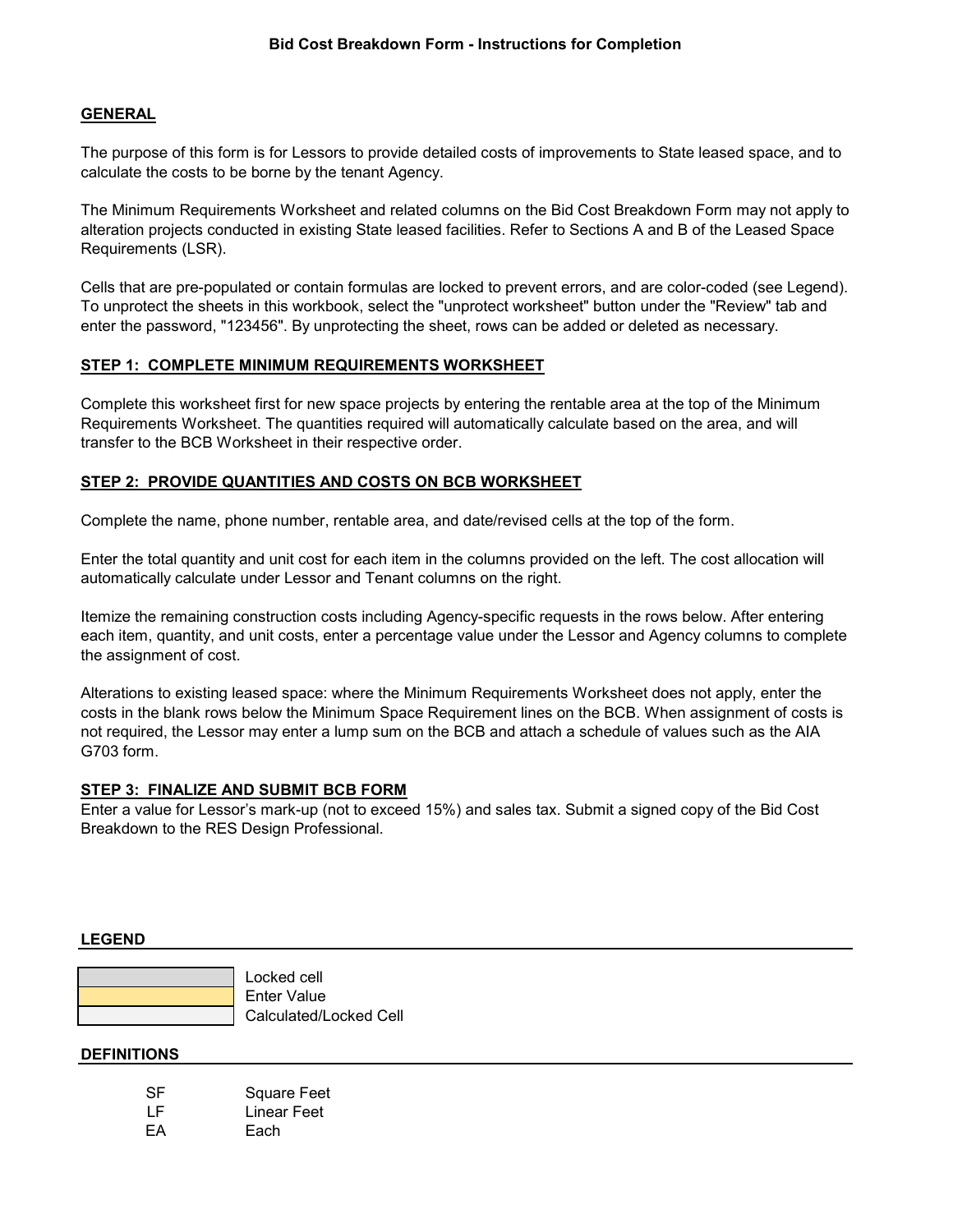#### Department of Enterprise Services SF **0** LF **1** QTY **0** QTY **0** SF **0** SF **0** LF **0** QTY **1** QTY **0** QTY **0** QTY **0** QTY Provide 10 lineal feet of complete wall demolition for every 1,000 square feet of leased space. **06 41 00 Architectural Woodwork & 22 30 00 Plumbing Equipment (See A2.6) Coffee Bars Required** 1 per leased space up to 10,000 square feet. Provide 1 additional for spaces over 10,000 square feet per floor. **08 10 00 Doors and Frames & 08 71 00 Door Hardware (See A2.7) MINIMUM REQUIREMENTS QUANTITY WORKSHEET FOR TENANT IMPROVEMENTS Total Rentable Area of Leased Space 02 41 00 Demolition (See A2.5) Amount of Demolition Required** Provide 20 square feet of new relites for every 1,000 square feet of leased space. Refer to drawings for configuration and location. **08 80 00 Glazing (See A2.9) Quantity of Exterior Glazing Required** Provide a minimum of 6% of the floor area of a leased space in exterior glazing. **09 21 00 Plaster and Gypsum Board & 09 81 00 Acoustic Insulation (See A2.10) Quantity of Doors Required** Provide 1 door with basic hardware set for every 400 square feet of leased space (see standard door hardware set definition in Section 08 71 00). **08 50 00 Relites (See A2.8) Quantity of Relites Required** Provide 2 ADA compliant accessible showers (one men's and one women's) for any leased space exceeding 20,000 square feet. **22 40 00 Plumbing Fixtures (See B2.16) Quantity of Bottle Filling Drinking Fountains Required 26 00 00 Electrical & 26 05 33 Raceway and Boxes for Electrical Systems (See A3.5) Quantity of Walls Required** Provide 75 lineal feet of full height, sound-attenuated wall for every 1,000 square feet of leased space. **10 20 00 Interior Specialties & 22 40 00 Plumbing Fixtures (See A2.16) Quantity of ADA Compliant Showers Required** Costs associated with the quanitities defined herein are the sole responsibility of the Lessor per Part B of the Leased Space Requirements. Refer to Part C for specifications and performance requirements. Provide 1 standard power duplex receptacle for every 75 square feet of leased space. Up to 10% of required outlets may count as dedicated 20-amp receptacles at the discretion of the lessee. Provide 1 bottle filling drinking fountain in every leased space and 1 additional bottle filling fountain for spaces exceeding 5,000 square feet. Drinking fountains shall be provided per IBC requirements. **23 00 00 HVAC E.M.S and DDC Components (See A3.2) Requirement to provide EMS/DDC system.** Provide a Direct Digital Control(DDC) E.M.S. with a computer-based front end with graphical interface on all new leased space over 25,000 square feet. **Quantity of Electrical Receptacles Required 27 00 00 Communications & 26 05 33 Raceway and Boxes for Electrical Systems (See A3.10) Quantity of Voice/ Data Receptacles Required**

Provide 1, combined-use, rough-in outlet with 1" conduit for every 150 square feet of new leased space.